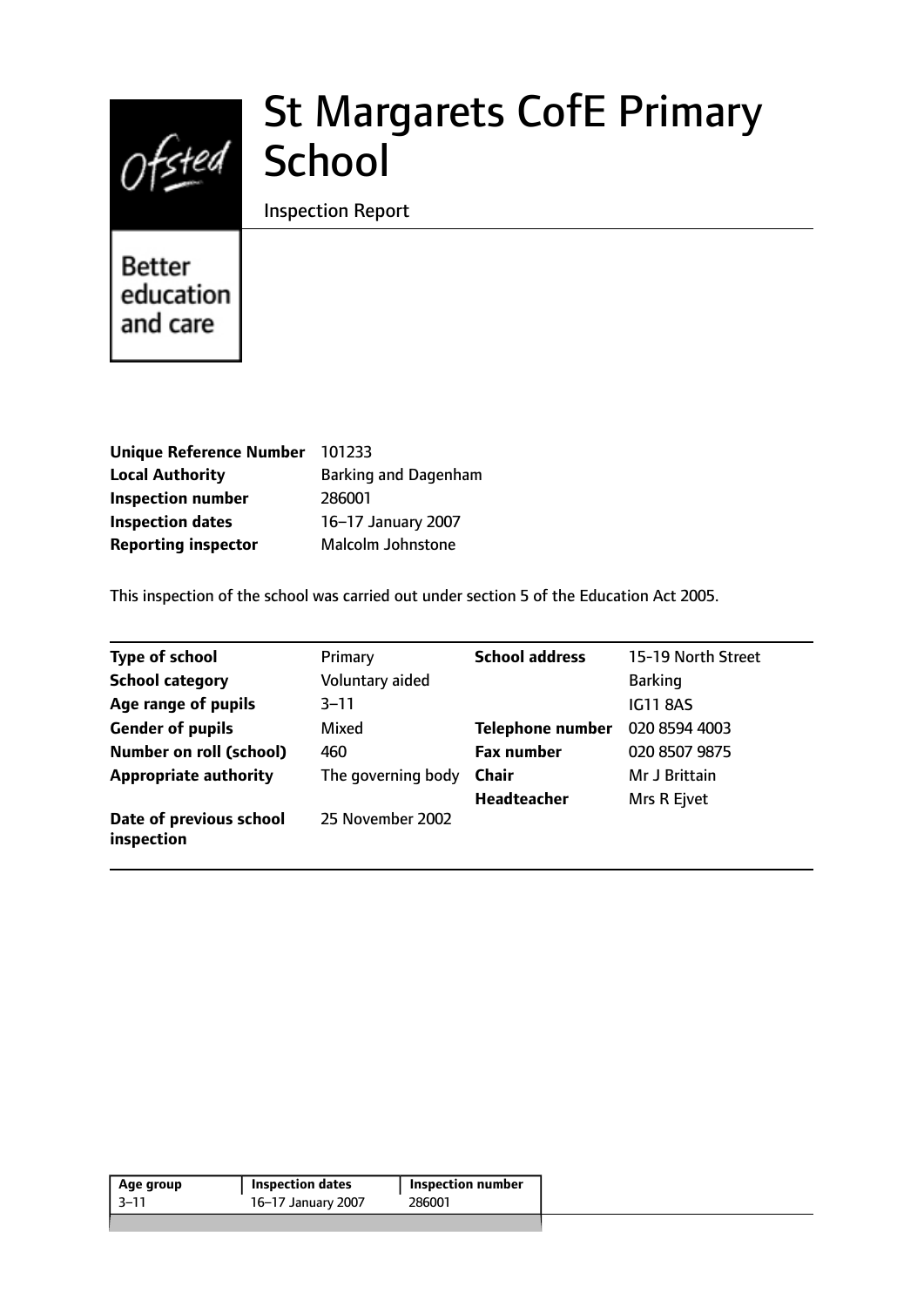© Crown copyright 2007

Website: www.ofsted.gov.uk

This document may be reproduced in whole or in part for non-commercial educational purposes, provided that the information quoted is reproduced without adaptation and the source and date of publication are stated.

Further copies of this report are obtainable from the school. Under the Education Act 2005, the school must provide a copy of this report free of charge to certain categories of people. A charge not exceeding the full cost of reproduction may be made for any other copies supplied.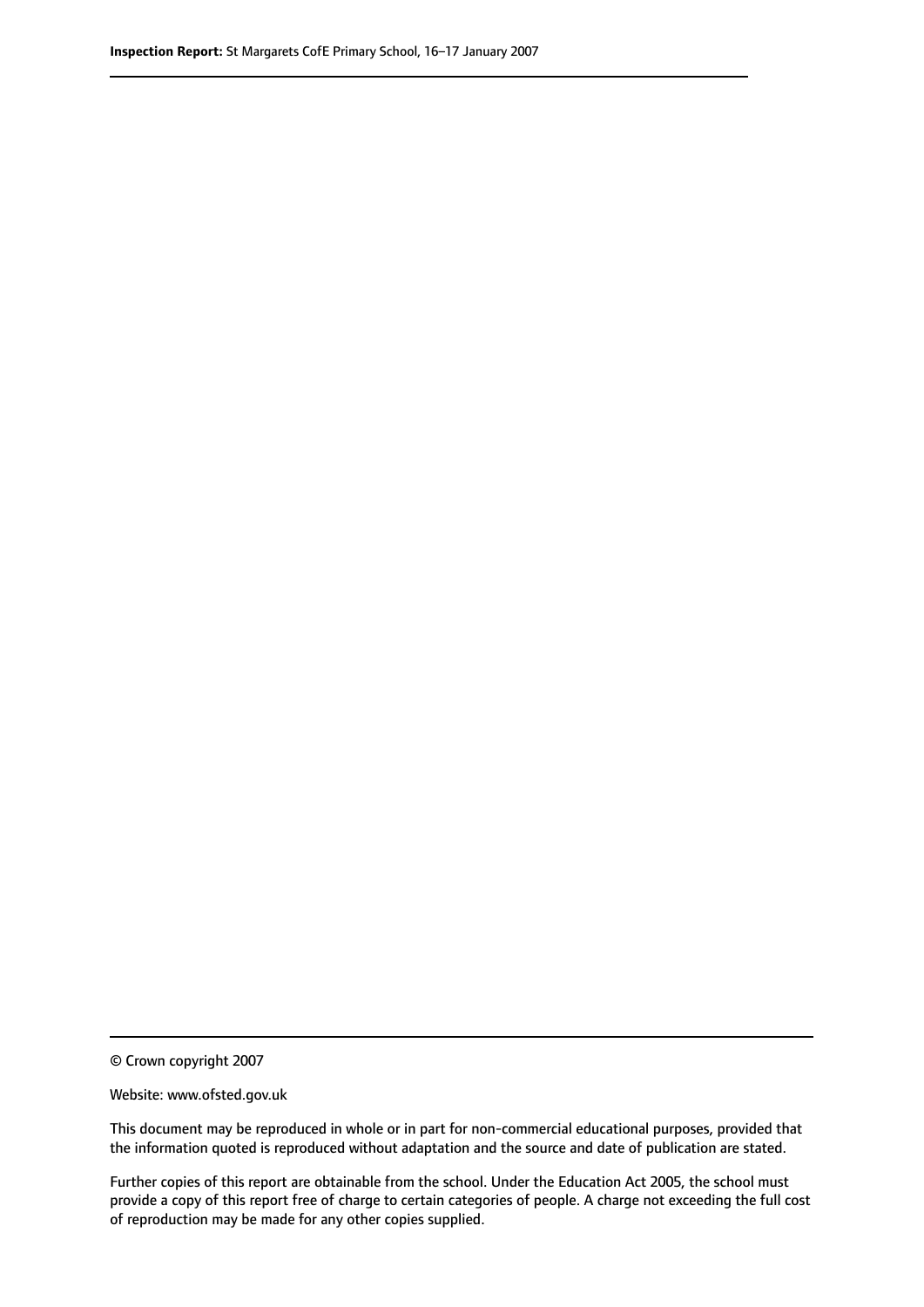# **Introduction**

The inspection was carried out by three Additional Inspectors.

## **Description of the school**

The school is a large, popular primary school serving an area with features of social and economic disadvantage. An above average proportion of pupils are from a variety of minority ethnic groups with the largest group being of Black or Black British-African heritage. There are few pupils from minority ethnic groups who are the early stages of learning English. Attainment on entry is typically below average with a full range of ability present. The proportion of pupils who have free school meals is below average, as is the proportion of pupils who have been identified as having learning difficulties or a statement of special need. The previous headteacher moved to a new post last term and the deputy head took over as acting head until the new headteacher was appointed in January 2007.

## **Key for inspection grades**

| Grade 1 | Outstanding  |
|---------|--------------|
| Grade 2 | Good         |
| Grade 3 | Satisfactory |
| Grade 4 | Inadequate   |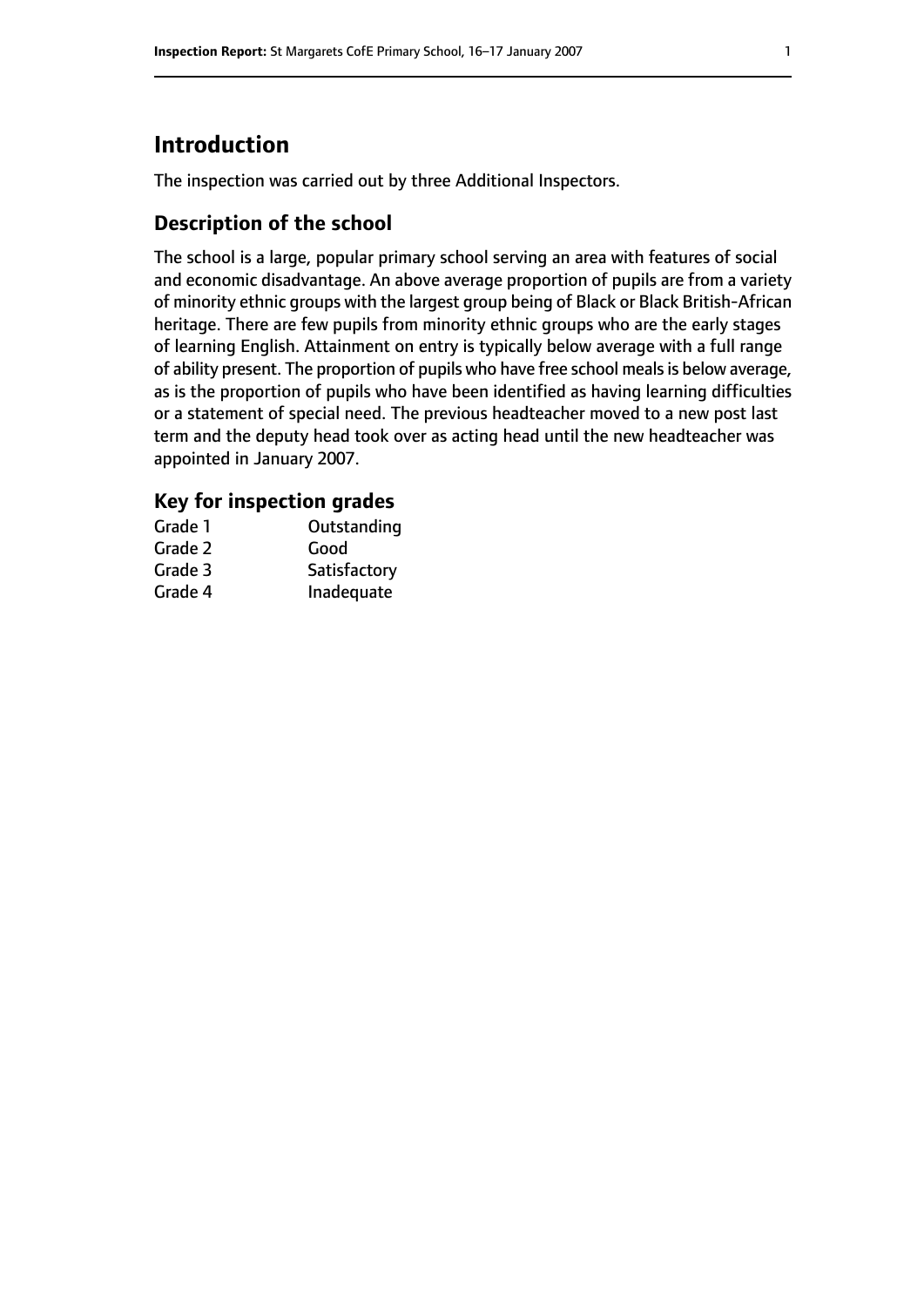# **Overall effectiveness of the school**

#### **Grade: 2**

The school provides a good education within a strong Christian ethos. Despite a dip in standards in 2005, it has maintained high standards over a number of years. The dip was due to a larger than average number of pupils with learning and behavioural difficulties and variations in the quality of teaching at that time. The school has the support of the large majority of parents. As one parent wrote, 'It is a privilege to parent a child in this school.'

The high standards result from good teaching of literacy and numeracy skills. This prepares pupils well for their future economic well being. At all stages, pupils achieve well and make good progress in English, mathematics and science. They enjoy school and this is reflected in their good behaviour, attendance, attitudes and enjoyment in learning. These factors make a good contribution to their progress. The well managed Foundation Stage enables children to achieve well and meet the expectations for their age group across all areas of their learning. More should be done, however, to use of the indoor and outdoor environments to encourage exploration and independence.

Leadership and management are good. The leadership team effectively evaluates where improvement is needed and all staff are playing an increasingly influential part in school improvement. The new headteacher is encouraging all staff to critically appraise their own teaching. As a result, they have correctly identified the need to provide pupils with more opportunities to develop learning through enquiry, creativity and problem solving at all stages. The school uses a wide range of data to measure its performance but recognises the need to focus this more sharply on a smaller number of key priorities in the school improvement plan. The vision and commitment of the headteacher, deputy head and staff, ensure that the school is well placed to improve and raise achievement across a broader spectrum of learning. Effective steps have been taken to promote improvement since the last inspection.

The curriculum is good and provides an extensive range of enrichment activities, including some outstanding opportunities to develop skills in music and sport and to take part in inter-school competitions. Standards in music are very high and reflect pupils' love of the subject and high quality specialist teaching. There is a lack of opportunities for pupils to use their good basic skills across all subjects. Pupils have good knowledge of what constitutes a healthy lifestyle and this is promoted well through the regular physical education lessons and the extra-curricular sporting activities. Pupils' spiritual, moral, social and cultural development is good. There is good care, guidance and support and pupils know how to stay safe and what to do should any bullying occur.

#### **What the school should do to improve further**

- Across all subjects and at all stages provide more opportunities for pupils to develop independent learning through enquiry, creativity and problem solving.
- Use the wide range of data and monitoring information more effectively to focus on a smaller number of key priorities in the school improvement plan.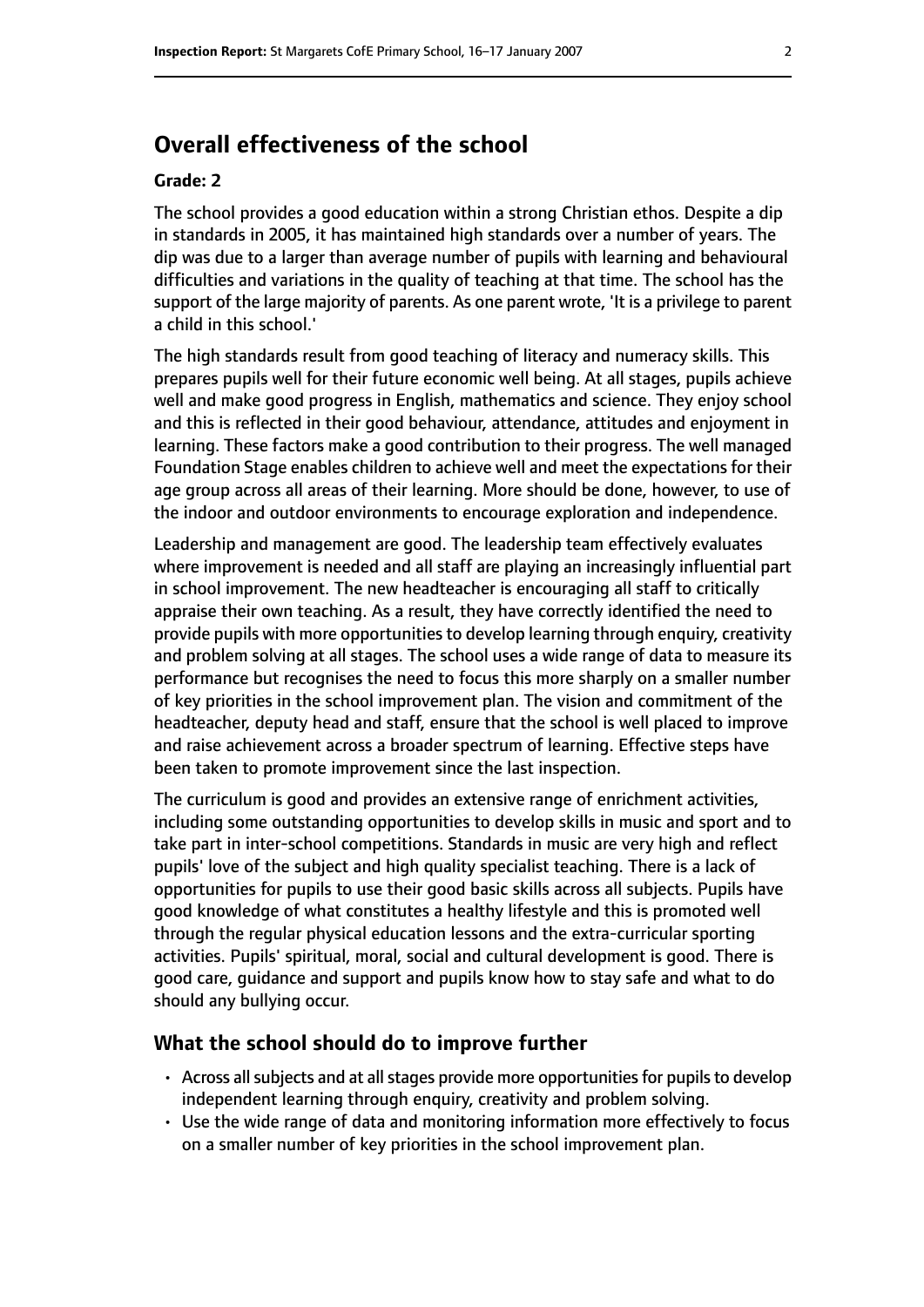# **Achievement and standards**

#### **Grade: 2**

Standards in English, mathematics and science are above average at the end of Years 2 and 6 and pupils of all abilities and backgrounds achieve well. There was a marked dip in standards at the end of Year 6 in 2005. Despite this dip, standards in the three subjects rose significantly in 2006 and were well above average. The challenging targets set were achieved. Whilst above the national average, standards in writing are not as high as in reading. The school has maintained a trend that has been above average since 2002. Indications from the inspection and school's tracking data suggest standards for 2007 are likely to be maintained at a level above the national average. There is no significant difference in the standards and achievements of the different minority ethnic groups or between boys and girls. Children make good progress in the Foundation Stage and most reach the goals expected by the time they enter Year 1. Acrossthe school, the standards achieved are a result of good teaching of basic literacy and numeracy skills.

# **Personal development and well-being**

#### **Grade: 2**

Pupils' personal, development and well-being are good. They enjoy school and attendance is above average. Their spiritual, moral, social and cultural development is good. Racial harmony is strong and pupils say that they all get on well together. The effective links with the local church and numerous fundraising events give pupils a good understanding of how they might contribute to their community. Relationships are good at all levels and most pupils have positive attitudes towards learning. This view is supported by the large majority of parents. However, there are insufficient opportunities for pupils to take responsibility for planning aspects of their own learning. Pupils are very welcoming to visitors and pupils who are new to the school. They respect the code of conduct and behaviour is good. They know how to keep safe and understand what makes a healthy lifestyle, including the dangers of substance abuse. The school council are involved in decision making and are proud of their part in gaining the Healthy Schools award. Pupils' good literacy and numeracy skills prepare them well for their future economic well-being.

# **Quality of provision**

#### **Teaching and learning**

#### **Grade: 2**

Teaching and learning in English, mathematics and science are good and enable pupils to make good progress. Caring relationships help pupils to feel well supported and they achieve well. The teachers' good subject knowledge and use of language enable pupils to meet their targets and develop high self esteem. Teachers use a good range of assessment information to target groups of pupils for additional support. They use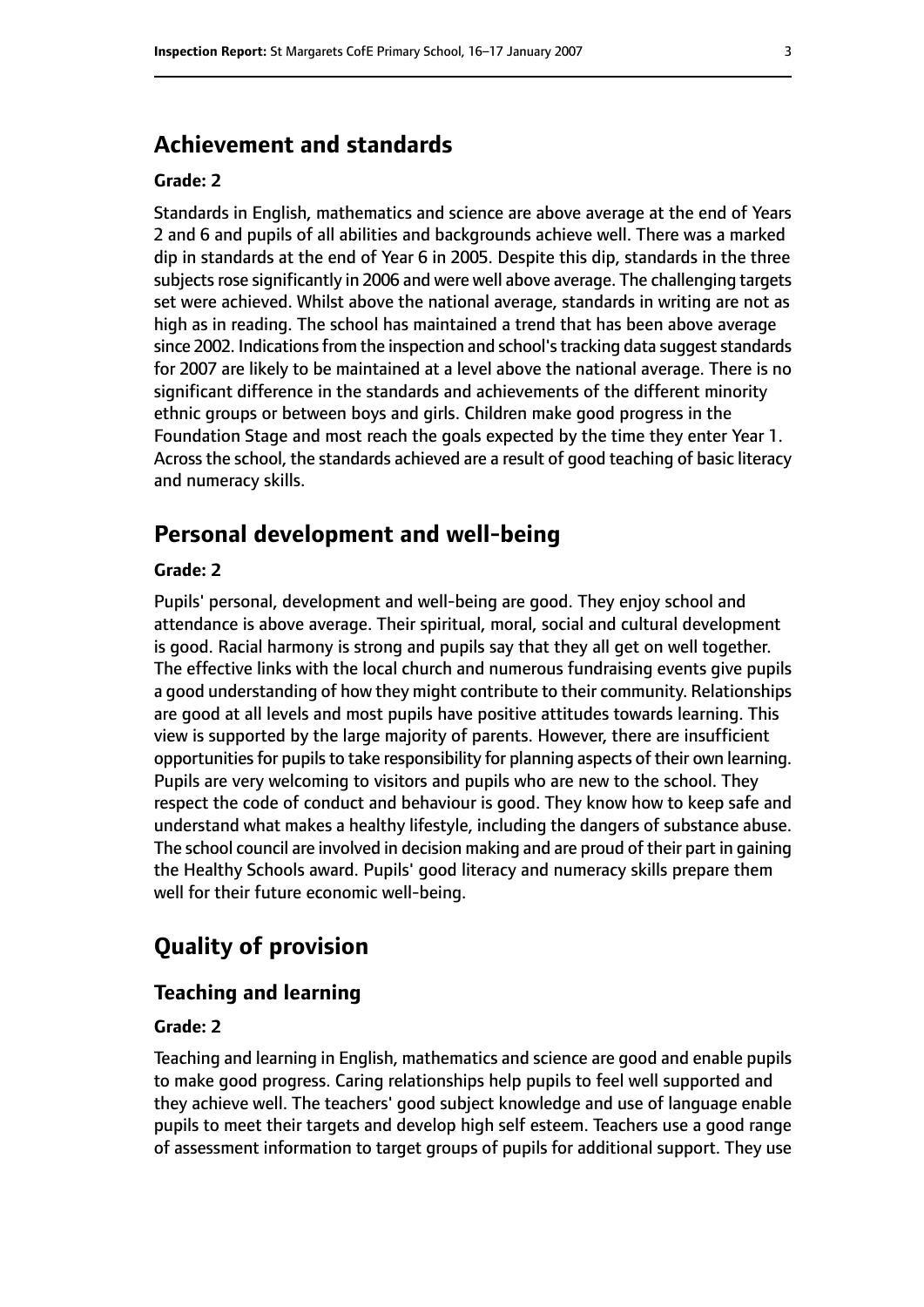teaching assistants well to help pupils with learning difficulties and disabilities. This enables them to succeed in appropriately achievable steps. Teachers expect pupils to present their work well and they respond appropriately. Marking is good and shows pupils how they can improve their work. There is some good investigative and creative teaching that links learning. In the Foundation Stage, staff successfully used drama and role play to sequence events in stories such as 'Bear Hunt' and 'Jack and the Beanstalk'. These opportunities speed their progress and add to pupils' enjoyment across a broader range of learning. However, across all ages, this style of learning is not used enough. This limits opportunities for pupils to share ideas, suggest their own lines of enquiry and take greater responsibility for their own learning.

#### **Curriculum and other activities**

#### **Grade: 2**

At all stages, the curriculum helps pupils achieve well in their personal development and in acquiring good knowledge in English, mathematics and science. Whilst all other areas of the curriculum are planned for there are insufficient opportunities for pupils to develop independent research or plan aspects of their own learning. The curriculum is enhanced and enriched by a very good range of visits, visitors and after school clubs. These include sports and the arts. Music provision is outstanding and is supported well by specialist teachers. Events such as 'Black History Month' promote pupils' knowledge of other cultures and past historical events well. Provision for personal, social and health education is good and a strong Christian ethos permeates assemblies and lessons.

#### **Care, guidance and support**

#### **Grade: 2**

Parents trust the school to take care of their children and pupils say an adult is always available if they have any problems or concerns. Systems for supporting pupils who have learning difficulties and disabilities are good, well managed and enable pupils to make progress towards achieving their targets. Overall there are good systems to assess and track pupils' progress in English, mathematics and science. This has resulted in good guidance and support for pupils with learning difficulties and disabilities and targeted groups for additional support prior to taking the National Assessment tasks. However, the day-to-day outcomes of classroom assessments are not always used effectively to plan work that is geared to the different needs of the pupils. There are regular risk assessments and child protection arrangements are good. The school works well in partnership with other agencies and schools to support vulnerable pupils and to ensure smooth transition of pupils both in and out of the school.

### **Leadership and management**

#### **Grade: 2**

Leadership and management are good and the school has a proven track record of academic success. The newly appointed headteacher and leadership team promote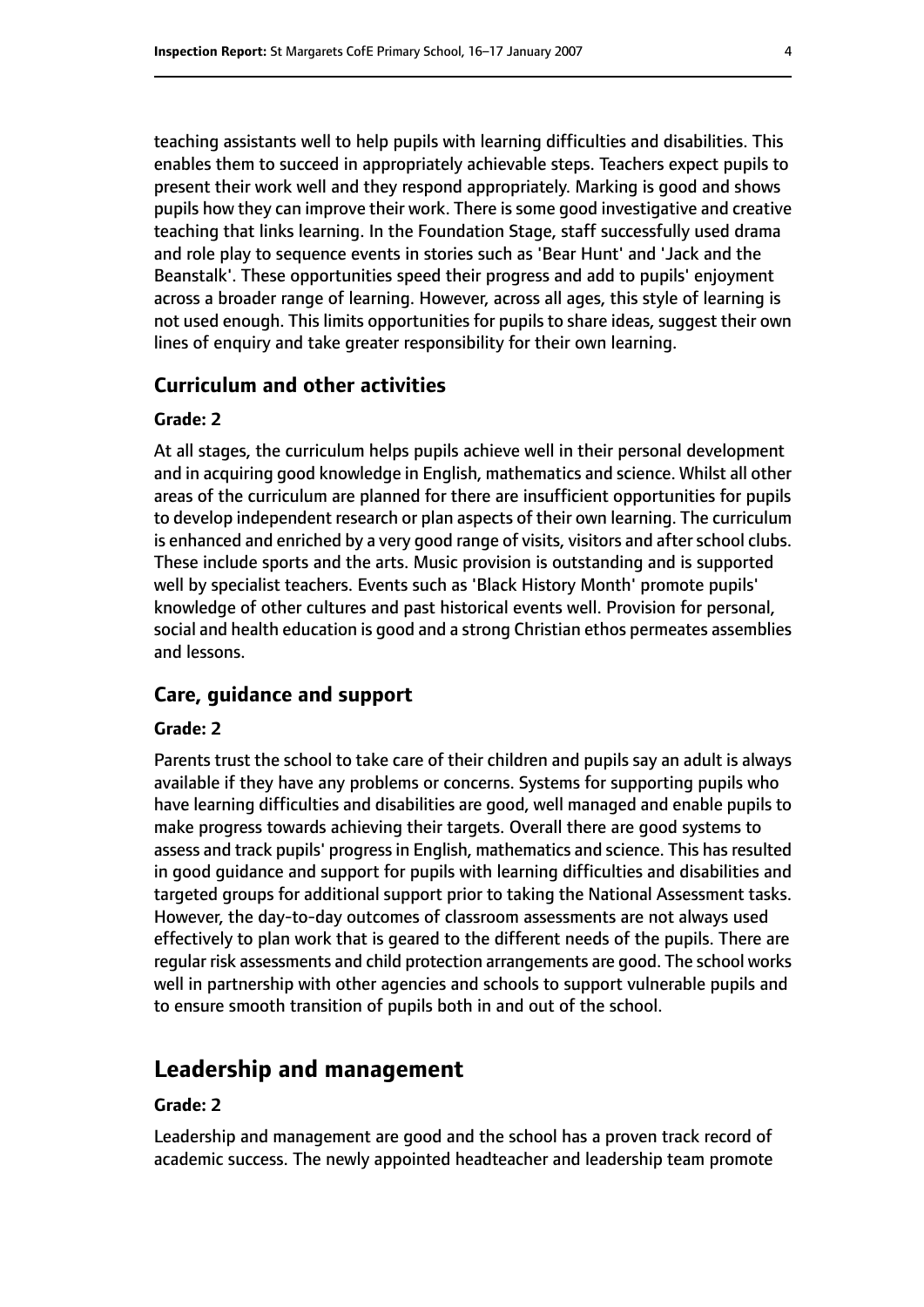effective teamwork and good care and support. The capacity to improve is good and there is a clear vision for the future. For example, the leadership team have already prioritised developments in the Foundation Stage and the need to extend the range of teaching strategies to promote independent learning across subjects whilst maintaining high academic standards. The leadership of the Foundation Stage is good and provides a clear steer in developing collaboration and consistent assessment practice. Accurate self-evaluation is based on a good range of tracking and assessment data. Governors give effective support and provide good challenge. They fulfil their statutory duties well and ensure the views of parents and the community are sought and acted upon.

The school plan guides improvement but is under review to secure precise focus on core priorities. Subject leaders monitor teaching and learning and this is helping them identify the right areas for development. They are excited by the vision to extend the range of teaching and learning styles to help pupils become independent learners who use their initiative and take decisions.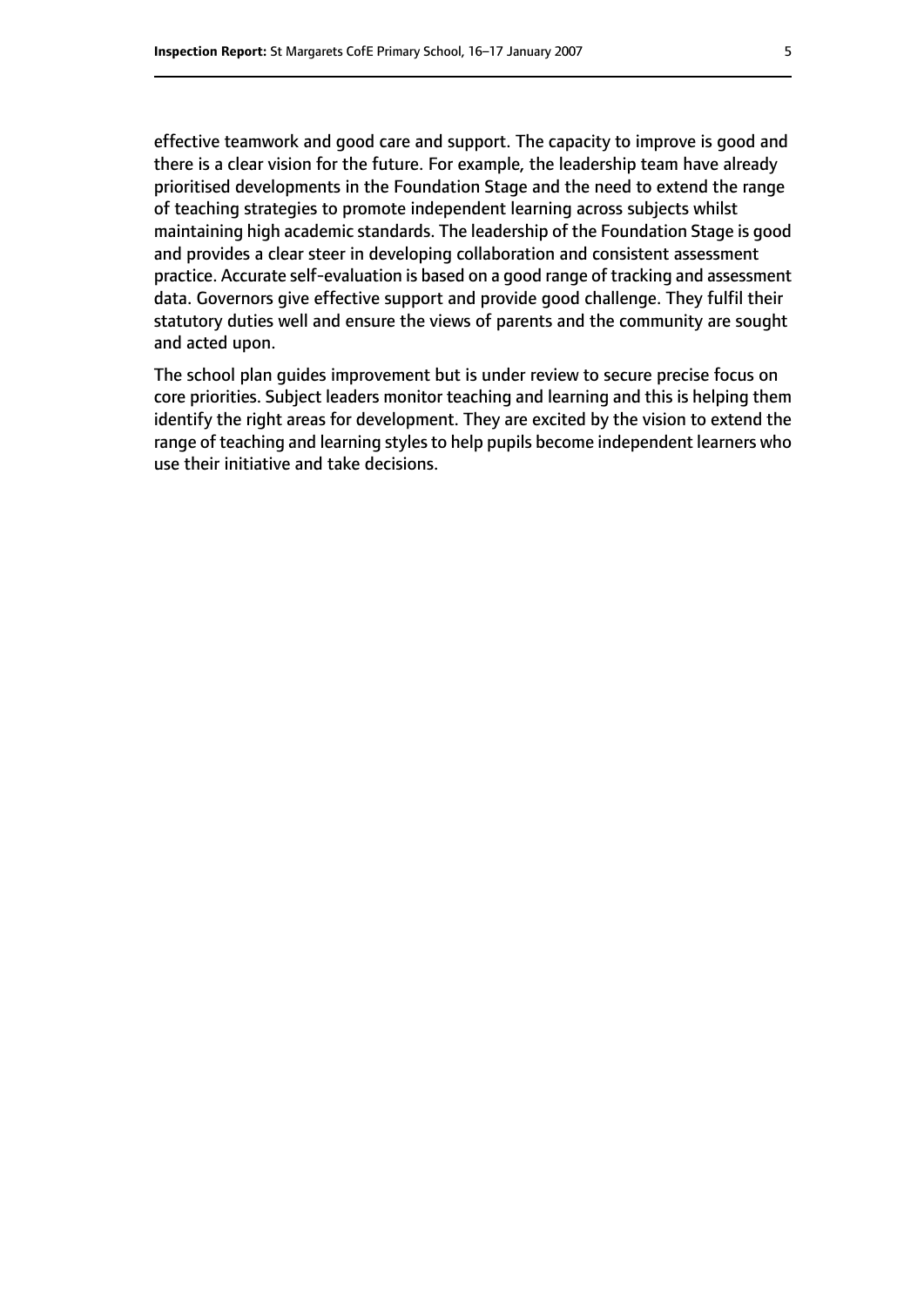**Any complaints about the inspection or the report should be made following the procedures set out inthe guidance 'Complaints about school inspection', whichis available from Ofsted's website: www.ofsted.gov.uk.**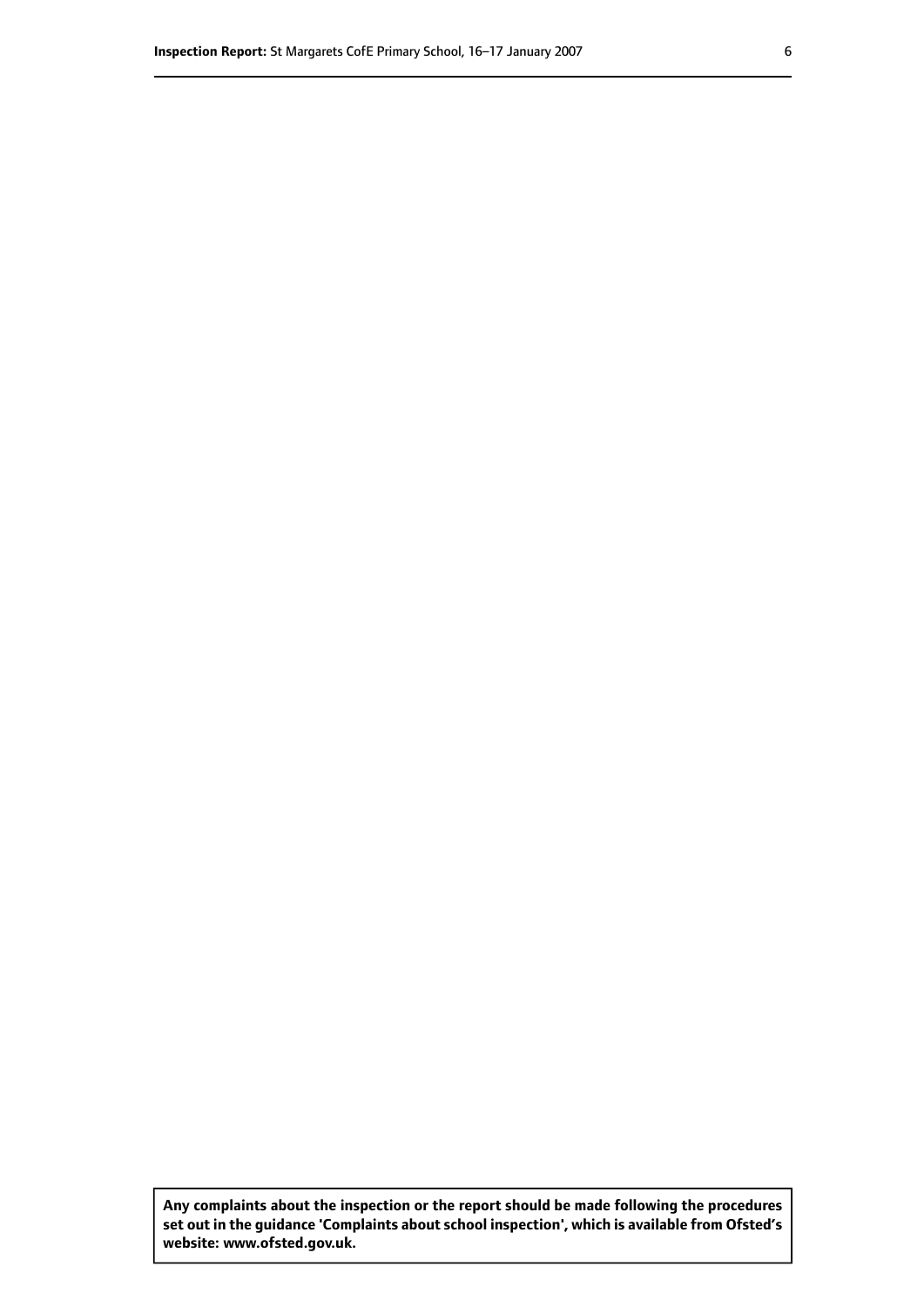# **Inspection judgements**

| Key to judgements: grade 1 is outstanding, grade 2 good, grade 3 satisfactory, and grade 4 | School         |
|--------------------------------------------------------------------------------------------|----------------|
| inadeauate                                                                                 | <b>Overall</b> |

# **Overall effectiveness**

| How effective, efficient and inclusive is the provision of education, integrated<br>care and any extended services in meeting the needs of learners? |     |
|------------------------------------------------------------------------------------------------------------------------------------------------------|-----|
| How well does the school work in partnership with others to promote learners'<br>well-being?                                                         |     |
| The quality and standards in the Foundation Stage                                                                                                    |     |
| The effectiveness of the school's self-evaluation                                                                                                    |     |
| The capacity to make any necessary improvements                                                                                                      |     |
| Effective steps have been taken to promote improvement since the last<br>inspection                                                                  | Yes |

# **Achievement and standards**

| How well do learners achieve?                                                                               |  |
|-------------------------------------------------------------------------------------------------------------|--|
| The standards <sup>1</sup> reached by learners                                                              |  |
| How well learners make progress, taking account of any significant variations between<br>groups of learners |  |
| How well learners with learning difficulties and disabilities make progress                                 |  |

# **Personal development and well-being**

| How good is the overall personal development and well-being of the<br>learners?                                  |  |
|------------------------------------------------------------------------------------------------------------------|--|
| The extent of learners' spiritual, moral, social and cultural development                                        |  |
| The behaviour of learners                                                                                        |  |
| The attendance of learners                                                                                       |  |
| How well learners enjoy their education                                                                          |  |
| The extent to which learners adopt safe practices                                                                |  |
| The extent to which learners adopt healthy lifestyles                                                            |  |
| The extent to which learners make a positive contribution to the community                                       |  |
| How well learners develop workplace and other skills that will contribute to<br>their future economic well-being |  |

# **The quality of provision**

| How effective are teaching and learning in meeting the full range of the<br>  learners' needs?                      |  |
|---------------------------------------------------------------------------------------------------------------------|--|
| $\mid$ How well do the curriculum and other activities meet the range of needs<br>$\mid$ and interests of learners? |  |
| How well are learners cared for, guided and supported?                                                              |  |

 $^1$  Grade 1 - Exceptionally and consistently high; Grade 2 - Generally above average with none significantly below average; Grade 3 - Broadly average to below average; Grade 4 - Exceptionally low.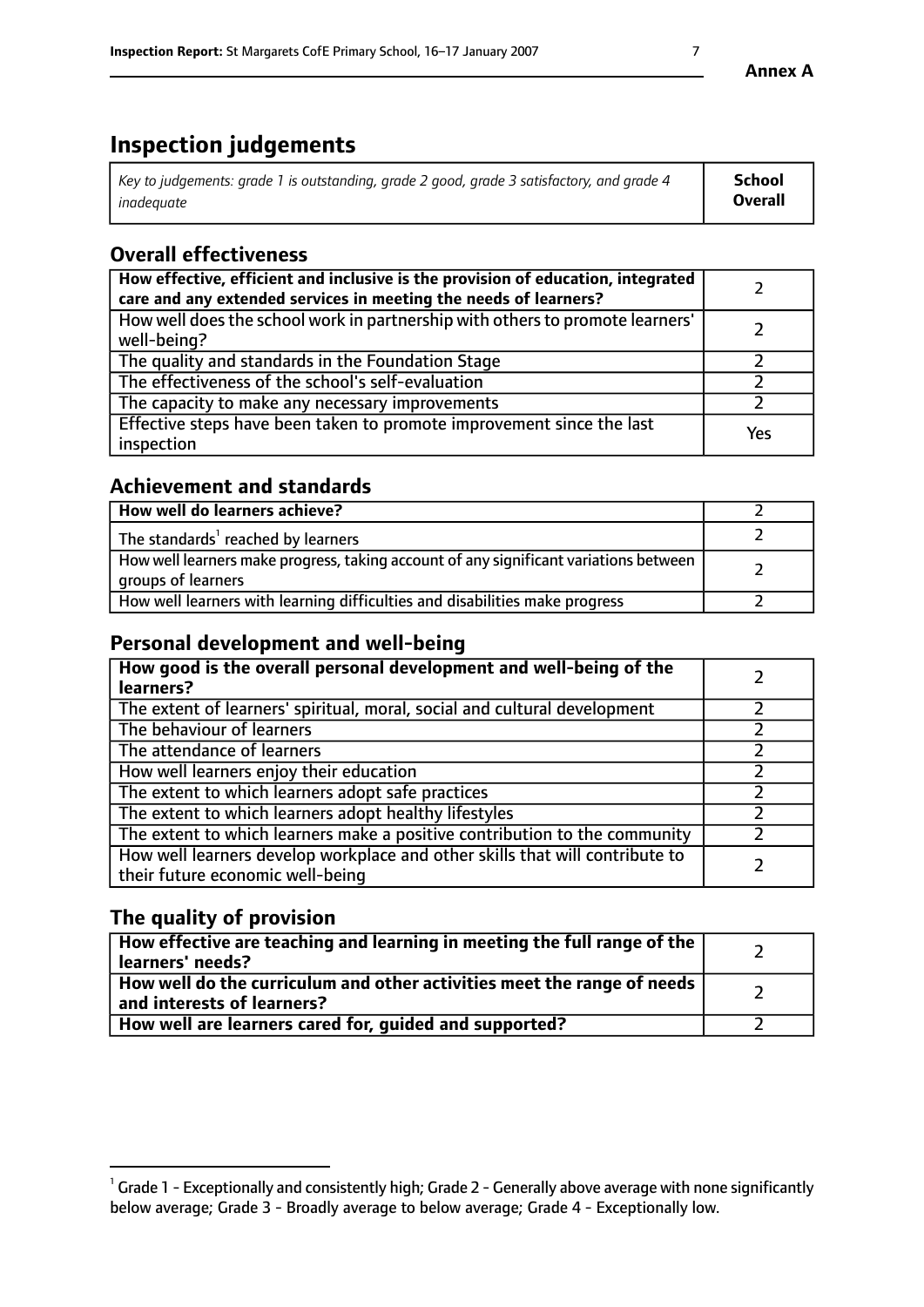# **Leadership and management**

| How effective are leadership and management in raising achievement<br>and supporting all learners?                                              |               |
|-------------------------------------------------------------------------------------------------------------------------------------------------|---------------|
| How effectively leaders and managers at all levels set clear direction leading<br>to improvement and promote high quality of care and education |               |
| How effectively performance is monitored, evaluated and improved to meet<br>challenging targets                                                 | $\mathcal{L}$ |
| How well equality of opportunity is promoted and discrimination tackled so<br>that all learners achieve as well as they can                     |               |
| How effectively and efficiently resources, including staff, are deployed to<br>achieve value for money                                          | $\mathcal{L}$ |
| The extent to which governors and other supervisory boards discharge their<br>responsibilities                                                  |               |
| Do procedures for safequarding learners meet current government<br>requirements?                                                                | Yes           |
| Does this school require special measures?                                                                                                      | No            |
| Does this school require a notice to improve?                                                                                                   | <b>No</b>     |